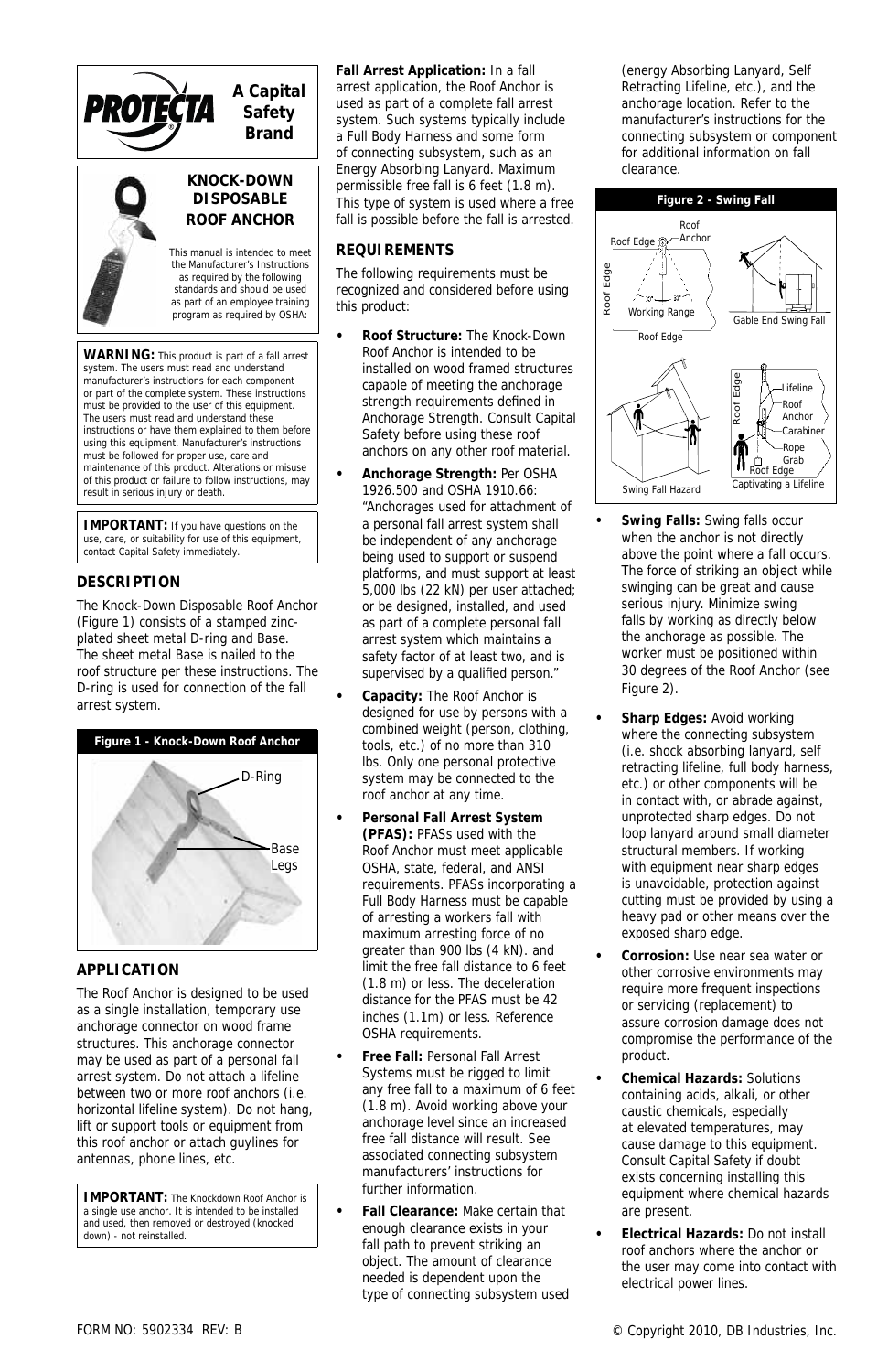**• Training:** It is the responsibility of users of this equipment to understand these instructions and be trained in correct installation, use, and maintenance of this equipment. Users must be aware of consequences of improper use or installation of this equipment. This instruction manual is not a substitute for a training program. Training must be provided on a periodic basis to ensure user proficiency.

*IMPORTANT: Training must be conducted without exposing the trainee to a fall hazard. Training should be repeated periodically.*

- **Rescue:** Should a fall occur, the user/employer must have a rescue plan and the means at hand to implement the rescue plan.
- **After a Fall:** Any Roof Anchor subjected to the force of arresting a fall must be removed from service immediately and destroyed.

## *COMPATIBILITY*

**System Compatibility:** Protecta equipment is designed for use with Protecta approved components and subsystems only. Substitutions or replacements made with non-approved components or subsystems may jeopardize compatibility of equipment and may effect the safety and reliability of the complete system.

**Connector Compatibility:** Connectors are considered to be compatible with connecting elements when they have been designed to work together in such a way that their sizes and shapes do not cause their gate mechanisms to inadvertently open regardless of how they become oriented. Contact Capital Safety if you have any questions about compatibility.

Connectors (hooks, carabiners, and D-rings) must be capable of supporting at least 5,000 lbs. (22.2kN). Connectors must be compatible with the anchorage or other system components. Do not use equipment that is not compatible. Non-compatible connectors may unintentionally disengage (see Figure 3). Connectors must be compatible in size, shape, and strength. Self locking snap hooks and carabiners are required by OSHA.

**Connections:** Only use self-locking snap hooks and carabiners with this equipment. Only use connectors that are suitable to each application. Ensure all connections are compatible in size, shape and strength. Do not use equipment that is not compatible. Ensure all connectors are fully closed and locked. Protecta connectors (snap hooks and carabiners) are designed to be used only as specified in each product's user' instructions. Figure 4 illustrates inappropriate connections. DBI-SALA snap hooks and carabiners should not be connected:

#### **Figure 3 - Unintentional Disengagement (Rolllout)**

If the connecting element that a snaphook (shown) or carabiner attaches to is undersized or irregular in shape, a situation could occur where the connecting element applies a force to the gate of the snaphook or carabiner. This force may cause the gate (of either a self-locking or a non-locking snaphook) to open, allowing the snaphook or carabiner to disengage from the connecting point.





- A. To a D-ring to which another connector is attached.
- B. In a manner that would result in a load on the gate.
- C. In a false engagement, where features that protrude from the snap hook or carabiner catch on the anchor and without visual confirmation seems to be fully engaged to the anchor point.
- D. To each other.
- E. Directly to webbing or rope lanyard or tie-back (unless the manufacturer's instructions for both the lanyard and connector specifically allows such a connection).
- F. To any object which is shaped or dimensioned such that the snap hook or carabiner will not close and lock, or that roll-out could occur.

### *INSTALLATION AND USE*

*WARNING: Do not alter or intentionally misuse this equipment. Consult with Capital Safety if using this equipment with components or subsystems other than those described in this manual. Some subsystem and component combinations may interfere with the operation of this equipment. Use caution when using this equipment around moving machinery, electrical hazards, chemical hazards, and sharp edges.*

*WARNING: Do not use this system if you are unable to tolerate the impact of a fall arrest. Age and fi tness can seriously affect your ability to withstand a fall. Pregnant women and minors must not use this equipment.*

**Prior to Insatallation:** Carefully inspect the Roof Anchor per the procedures defined in the *Inspection* section.

**Site Planning:** Prior to installation and use of the Knock-Down Disposable Roof Anchor, evaluate the site to determine optimal location(s) for the Roof Anchor(s) and when they may be used during the construction process. Figure 5 illustrates typical Roof Anchor locations for various roof configurations. In addition to the criteria defined in the *Requirements* section, guidelines for locating the Roof Anchors are as follows:

- The roof anchor should be located at the roof peak when possible.
- Do not install roof anchors on unsupported roof structures, such as eaves or gable overhangs. Do not install roof anchors on facia boards.
- Roof anchors should be installed at 8 foot spacings along roof ridge. Hip roofs require a roof anchor on each hip face.
- On long low pitched roofs, multiple roof anchors should be installed along gable ends, 6 feet (1.8 m) from the edge, to reduce swing fall hazards.



**Roof Anchor Preparation:** Push the base legs of the Roof Anchor downward so that the anchor bends at the crease between the D-ring faces (see Figure 6). Bend the anchor until the two D-ring faces meet. During installation the legs may be formed to match the surface of the roof, but the D-ring faces must remain in contact with each other.

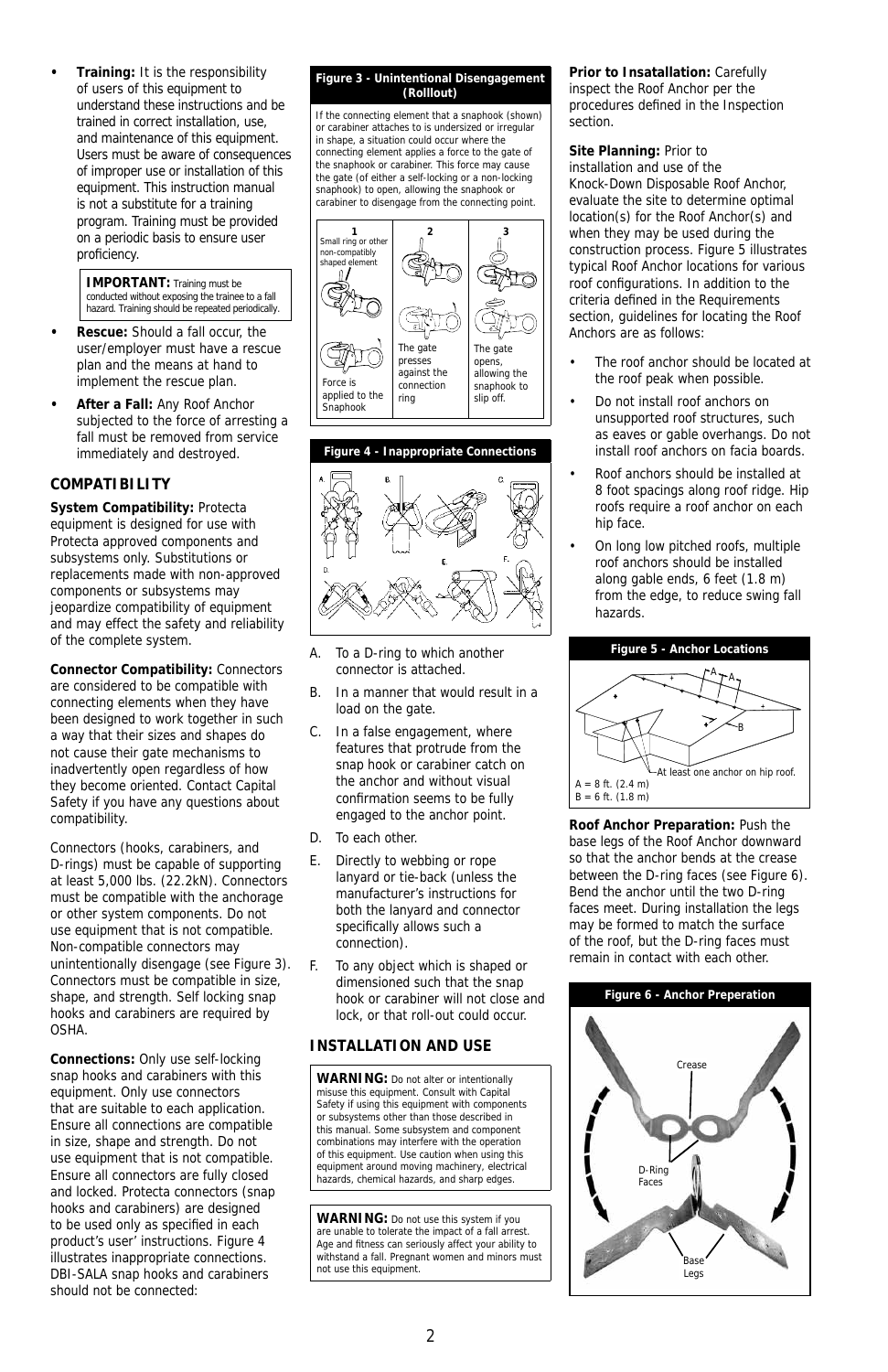**Roof Anchor Installation:** Roof anchors must be installed in accordance with the previously discussed *Site Planning*. Site work rules, regarding when an installed Roof Anchor is ready for use (i.e. after sheathing is in place), must be followed. Figure 7 illustrates proper installation of the Roof Anchor. Install each Roof Anchor as follows:

- Position the anchor on the roof so the nail holes running down the center of each leg are centered over a framing member.
- 2. Push down on the Roof Anchor to minimize any gap between the anchor and the sheathing.
- 3. Nail the Roof Anchor to the roof with ten 16d nails (one for each mounting hole in the anchor legs).

*WARNING: Use only the provided 16d nails which have a full head. Do not use nails from nail guns as smaller diameter nail heads may slip through the mounting holes in the Roof Anchor legs.*

*WARNING: The Roof Anchor must be positioned on top of previously secured roof sheathing (do not attach to rafter or truss member only). 16d nails, nailed through all ten holes in the anchor legs, must pass through the sheathing and into the roof member (see Figure 7). If the roof anchor is not installed properly, it will not hold the rated loads and serious injury or death could occur.* **Roof Anchor Removal:** Remove the roof anchor prior to shingling the area with the anchor. To remove the Roof Anchor, pry the anchor from the roof and discard it.

In the event the Roof Anchor can not be pried from the roof, Flatten the D-Ring against either of the anchor's legs and shingle over the Roof Anchor.

*IMPORTANT: The Roof Anchor was designed to mount to a roof only once. Never reuse a Roof Anchor after it has been removed from the roof or*  the D-Ring has been knocked down or flattened to *the roof.*

### **Connecting to the Roof Anchor:**

Connection to the installed Roof Anchor may be made with a Self Locking Snap Hook or Self Closing Carabiner only. Do not use a knot to connect a Lifeline to the Roof Anchor. Do not pass a Lanyard or Lifeline through Roof Anchor D-Ring and hook back into the Lanyard or Lifeline. When connecting, make sure connections are fully closed and locked. Figure 8 illustrates proper connection of typical fall arrest equipment to the Roof Anchor. When using an Energy Absorbing Lanyard, connect the Energy Absorber "pack" end to the Harness. When using a Self Retracting Lifeline, make sure the device is properly



positioned so retraction is not hindered. Always protect the Lifeline or Lanyard from abrading against sharp or abrasive surfaces. Make sure all connections are compatible in size, shape, and strength. Never connect more than one personal protective system to any single Roof Anchor at a time.

#### *IMPORTANT: Read and follow the*

*manufacturer's instructions for all equipment (Full Body Harness, Shock Absorbing Lanyard, Self Retracting Lifeline, etc.) comprising your Personal Fall Arrest System.*



## *INSPECTION*

*IMPORTANT: If the equipment has been subjected to forces resulting from arrest of a fall, it must be removed from service immediately and destroyed.*

#### **Before Each Work Shift:** Visually inspect the Roof Anchor per the following steps:

- 1. Inspect the Roof Anchor for physical damage. Look carefully for any signs of cracks, dents, or deformities in the metal. Check for bending, the roof anchor legs should be flat.
- 2. Inspect the Roof Anchor for signs of excessive corrosion.
- 3. Ensure the roof structure is in sufficient condition to support the Roof Anchor loads (see *Requirements*). An anchor connected to rotten or deteriorated wood should not be used.
- 4. Ensure the Roof Anchor is still securely attached. If loose, do not use.
- 5. Inspect each system component or subsystem per the manufacturer's instructions.

## *MAINTENANCE & SERVICE*

No scheduled maintenance is required. If you have questions concerning the condition of the Roof Anchor, or have any doubt about putting the anchor into service, contact Capital Safety immediately.